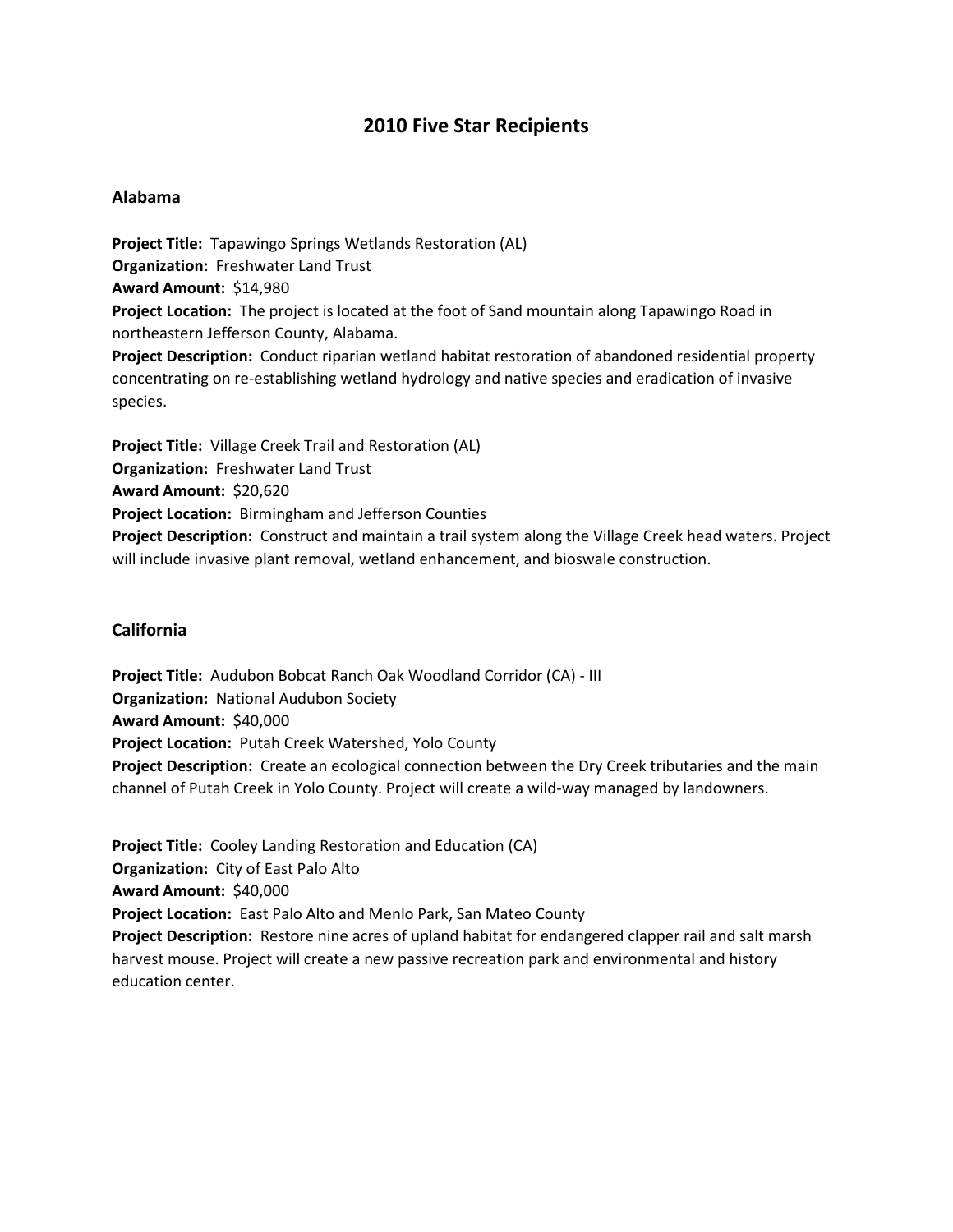**Project Title:** Cresta Riparian Habitat Enhancement and Education (CA) **Organization:** Sotoyome Resource Conservation District **Award Amount:** \$20,000 **Project Location:** Project is located along Porter Creek in the Mayacamas Mountains of northeastern Sonoma County.

**Project Description:** Enhance 0.4 acre of riparian habitat for threatened and endangered salmon in the Russian River watershed of Northern California. Project will involve local residents and high school students.

**Project Title:** Golden Gate Audubon Eco-Education Programs (CA)

**Organization:** Golden Gate Audubon Society

**Award Amount:** \$25,000

**Project Location:** Arrowhead Marsh and MLK Jr. Regional Shoreline in East Oakland and Pt. Pinole Regional Shoreline in North Richmond.

**Project Description:** Provide a year-round, hands-on, bilingual, environmental education program for inner-city youth and families in East Oakland and North Richmond. Project will benefit the California clapper rail.

**Project Title:** Lake Solano Restoration and Watershed Education (CA)

**Organization:** Solano Resource Conservation District

**Award Amount:** \$28,811.76

**Project Location:** Lake Solano Park lies at the confluence of Putah and Pleasants Creeks several miles outside the city of Winters, California.

**Project Description:** Control five species of invasive plants, restore 15 species of native plants, engage community volunteers and Park visitors, and implement a comprehensive school education program.

**Project Title:** Learning Landscapes Restoration, Upper Feather River (CA)

**Organization:** Feather River Land Trust

**Award Amount:** \$25,000

**Project Location:** The project will occur on 7 private properties, in Westwood (Lassen County), Chester, Greenville, and Quincy (Plumas County) in the Upper Feather River Watershed of northeastern California **Project Description:** Train 15 K-12 teachers in meadow and riparian restoration. Each teacher will plan and implement a restoration project, engaging 840 students on seven outdoor classroom sites in the Upper Feather River.

**Project Title:** Legacy Sediments and the Next Generation (CA) **Organization:** Friends of Deer Creek **Award Amount:** \$22,179.60 **Project Location:** Deer Creek in Nevada City, California. **Project Description:** Restore a floodplain and link school children to river restoration and cultural history. Project will explore the nexus between mining, culture, and the environment.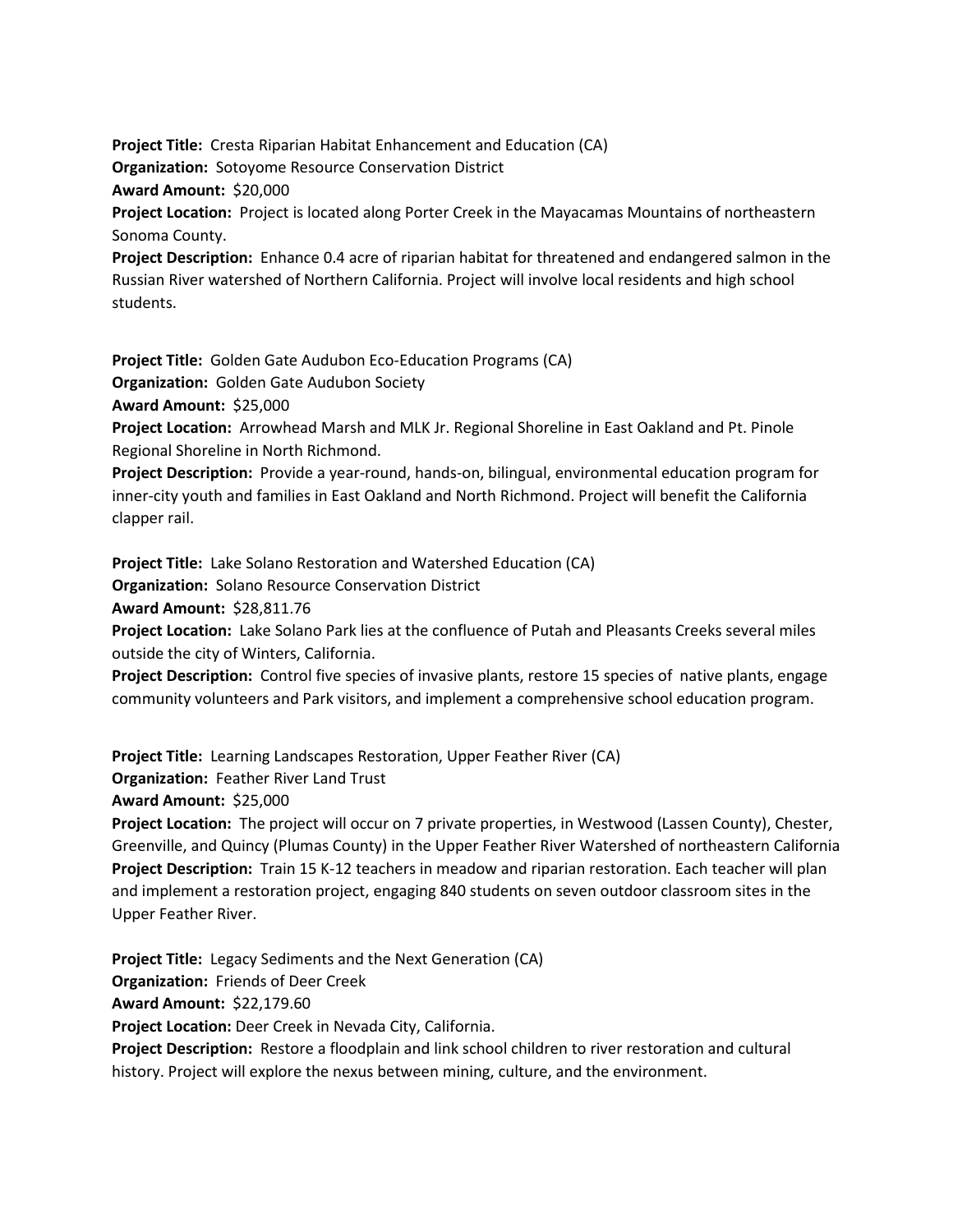**Project Title:** Lower Calaveras Demonstration Native Grass Planting (CA) **Organization:** River Partners **Award Amount:** \$40,000 **Project Location:** On the Lower Calaveras River, between Pershing and Pacific Avenues in the heart of Stockton, on the University of the Pacific campus. **Project Description:** Engage the community in the installation of three acres of native grasses along the

Calaveras River. Project will involve Central Valley residents in river restoration in downtown Stockton.

**Project Title:** Panorama Vista Riparian Restoration and Education (CA) **Organization:** River Partners **Award Amount:** \$40,000 **Project Location:** On the Kern River immediately north of the Panorama Bluffs of northern Bakersfield, within city limits. **Project Description:** Create a community education and riparian habitat restoration project on the Kern River. Project will be held at the Panorama Vista Preserve, the only outdoor education venue in the under-served city of Bakersfield.

**Project Title:** Pond Restoration and Education (CA) **Organization:** Midpeninsula Regional Open Space District **Award Amount:** \$40,000 **Project Location:** California **Project Description:** Repair a failing earthen berm and prevent erosion and downstream sedimentation to a fish bearing creek. Project will improve California red-legged frog habitat and remove invasive plant species.

**Project Title:** Presidio Coastal Bluffs Restoration and Community Engagement (CA) **Organization:** Golden Gate National Parks Conservancy **Award Amount:** \$40,000 **Project Location:** Oceanside Watershed, Presidio Bluffs, San Francisco, CA **Project Description:** Conduct restoration activities along the Presidio's coastal bluffs within Oceanside watershed, at the mouth of the San Francisco's Golden Gate. Project will help educate and involve the community and improve habitat.

**Project Title:** Presidio Nursery Seed Lab (CA) **Organization:** Golden Gate National Parks Conservancy **Award Amount:** \$25,000 **Project Location:** Presidio Native Plant Nursery in San Francisco, California. **Project Description:** Replace a condemned warehouse built with a new, subdivided modular classroomtype building. The new building will contain the Seed Lab for propagation, native seed processing, storage, and treatment lab.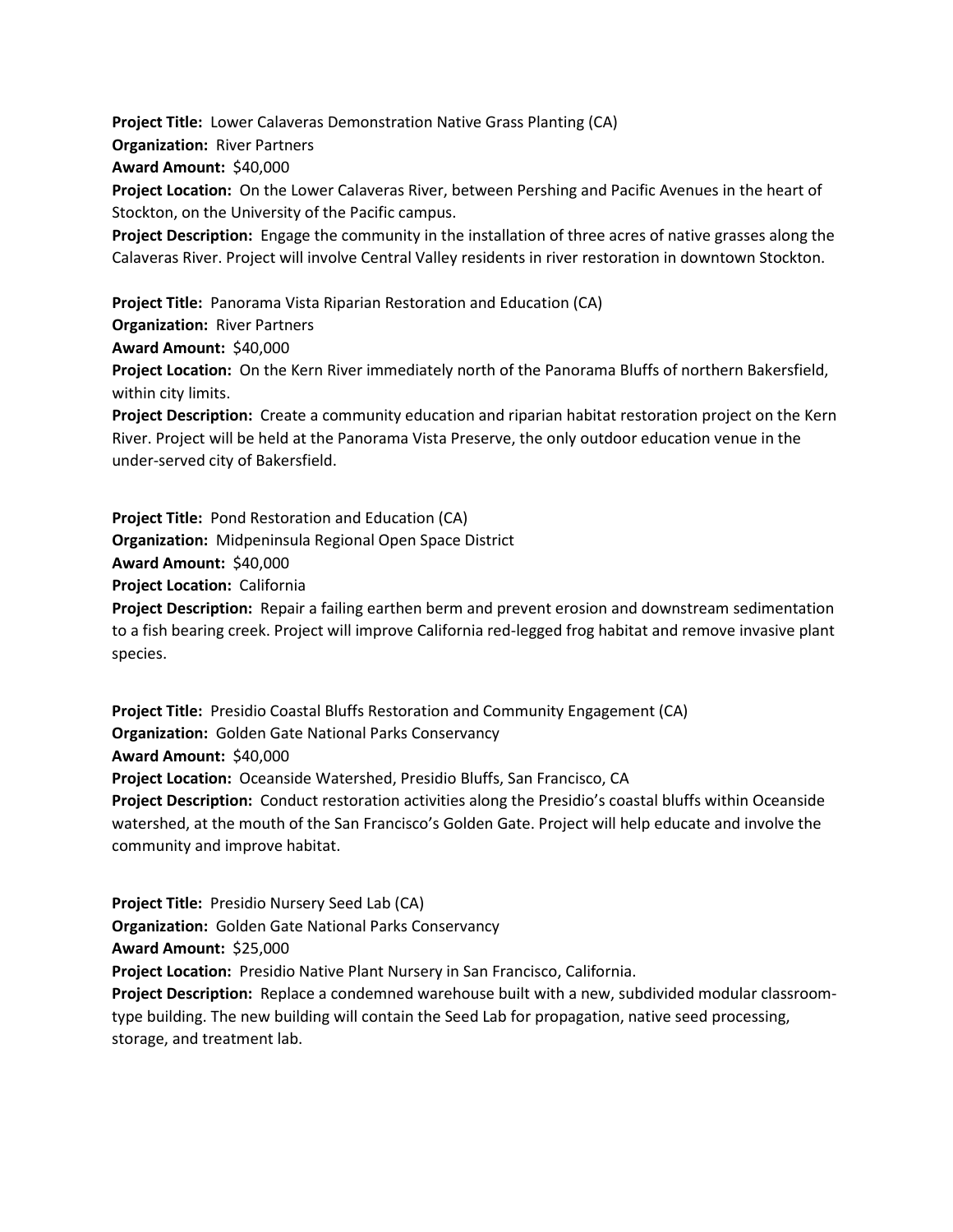**Project Title:** River School Days Outdoor Education Festival and Cleanup (CA) **Organization:** Friends of the Los Angeles River **Award Amount:** \$25,000 **Project Location:** The site in Atwater Village is located in the scenic Glendale Narrows, the central and longest natural area of the LA River. The large, easily accessible sandbar features abundant bird life. **Project Description:** Host a half-day event for 4th through 12th grade students. The festival will include

a river cleanup with hands-on watershed education activities.

**Project Title:** Salt Marsh Education and Restoration (CA)

**Organization:** Bolsa Chica Conservancy

**Award Amount:** \$25,000

**Project Location:** The project is located at the Bolsa Chica Ecological Reserve, located in Huntington Beach, California in the northern part of the county of Orange.

**Project Description:** Implement wetland science education and habitat restoration at the Bolsa Chica Wetlands. Project will engage youth and the general public in removing invasive plants and planting of native vegetation.

**Project Title:** Sausal Creek Eco-Stewards (CA)

**Organization:** EarthTeam

**Award Amount:** \$40,000

**Project Location:** The Sausal Creek Watershed encompasses 2,656 acres in Oakland, California. The headwaters arise in the Oakland Hills and the creek flows through the city, ultimately flowing into San Francisco Bay.

**Project Description:** Provide teens with classroom and field experiences in restoration activities at local watersheds. Project will help students discover how their collective actions can improve the health of these sites.

**Project Title:** Sonoma Baylands Environmental Science and Restoration (CA) **Organization:** Point Reyes Bird Observatory **Award Amount:** \$39,999 **Project Location:** Project location is at San Pablo Bay National Wildlife Refuge in Petaluma, California. **Project Description:** Educate 250 students on restoration science and conduct professionally-designed wetland restoration with students and their teachers.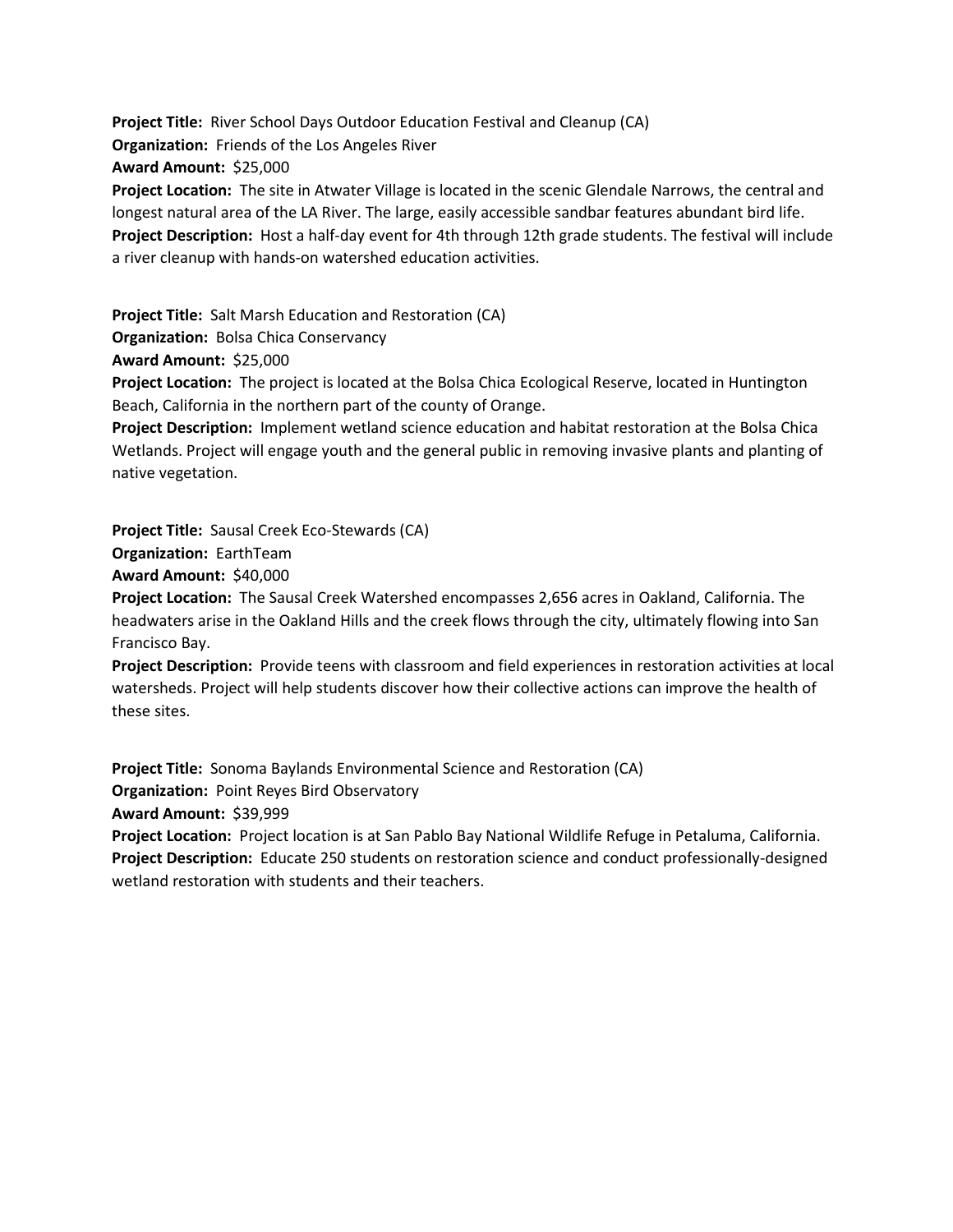## **District of Columbia**

**Project Title:** Center City Public Charter Schoolyard Greening (DC) **Organization:** Center City Public Charter Schools **Award Amount:** \$49,380.91 **Project Location:** Center City Trinidad Campus, DC **Project Description:** Partner with the District Department of the Environment, to create a conservation site at Center City's Trinidad campus. Project will serve as a model conservation site.

#### **Georgia**

**Project Title:** Arrowhead Environmental Education Center Wetland Enhancement (GA) **Organization:** Ducks Unlimited **Award Amount:** \$39,998 **Project Location:** The project is located in Floyd County, near Armuchee, Georgia. **Project Description:** Enhance a 7-acre wetland that will be managed for waterfowl while providing longterm outdoor education. Partners will plant trees in a riparian area, restoring function to streams.

**Project Title:** The Burwell Creek Restoration Project (GA) **Organization:** Keep Rome Floyd Beautiful - City of Rome, Georgia **Award Amount:** \$18,567 **Project Location:** The project site is located in Floyd County, northwest Georgia. **Project Description:** To restore 80 linear feet of eroding streambank, provide hands-on education promoting wildlife preservation and stream buffer protection, and establish a permanent water monitoring site.

**Project Title:** Delano Line Park Headwaters Restoration Project (GA)

**Organization:** DeKalb County, Georgia

**Award Amount:** \$25,260

**Project Location:** South of Decatur, Georgia along Memorial Drive and east of Candler Road. Delano Line Park is part of the county park inventory.

**Project Description:** The headwaters of a stream will be cleared of trash and debris. Stream banks will be replanted to improve water quality and habitat. Environmental education will be offered to seven local schools.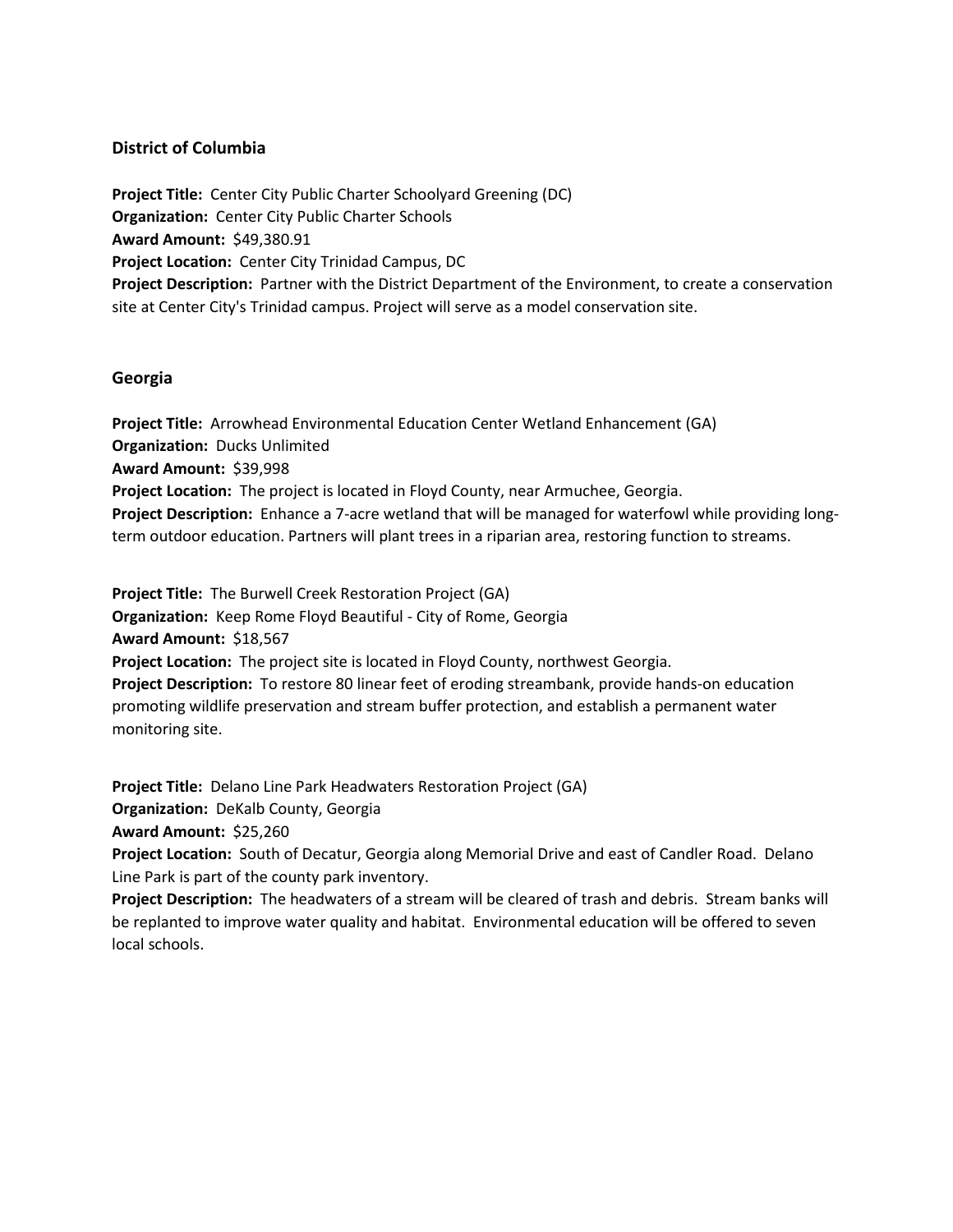**Project Title:** Trees Atlanta and BeltLine Clear Creek Restoration (GA) **Organization:** Trees Atlanta **Award Amount:** \$35,000 **Project Location:** Fulton County, Atlanta, north-central Georgia, and in the foothills of the Appalachian Mountains. **Project Description:** Restore and stabilize 400 feet of Clear Creek by removing invasive plants and planting of native species. Partnership effort will demonstrate standards for restoration in the BeltLine Arboretum.

**Project Title:** Wetland Restoration in Piedmont Park (GA) **Organization:** Piedmont Park Conservancy **Award Amount:** \$40,000 **Project Location:** Piedmont Park, City of Atlanta, Fulton County, Georgia **Project Description:** Restore a 3.4 acre wetland, including unearthing six streams that comprise headwaters of Clear Creek. Project will create a rare wetland habitat in the center of the City of Atlanta.

#### **Illinois**

**Project Title:** Adopt-a-Beach Program (IL) **Organization:** Alliance for the Great Lakes **Award Amount:** \$35,000 **Project Location:** Chicago, IL **Project Description:** Expand the Adopt-A-Beach program in Illinois. Project will foster a stewardship ethic in Great Lakes communities and remove up to 10,000 pounds of trash from 45 beaches.

#### **Indiana**

**Project Title:** Pogue's Run Conservation Corridor (IN) **Organization:** Keep Indianapolis Beautiful **Award Amount:** \$50,000 **Project Location:** This project will take place within Marion County, Indiana **Project Description:** Create a community-based riparian habitat restoration by engaging multiple partners through outreach, education, and planting projects in the Pogue's Run watershed.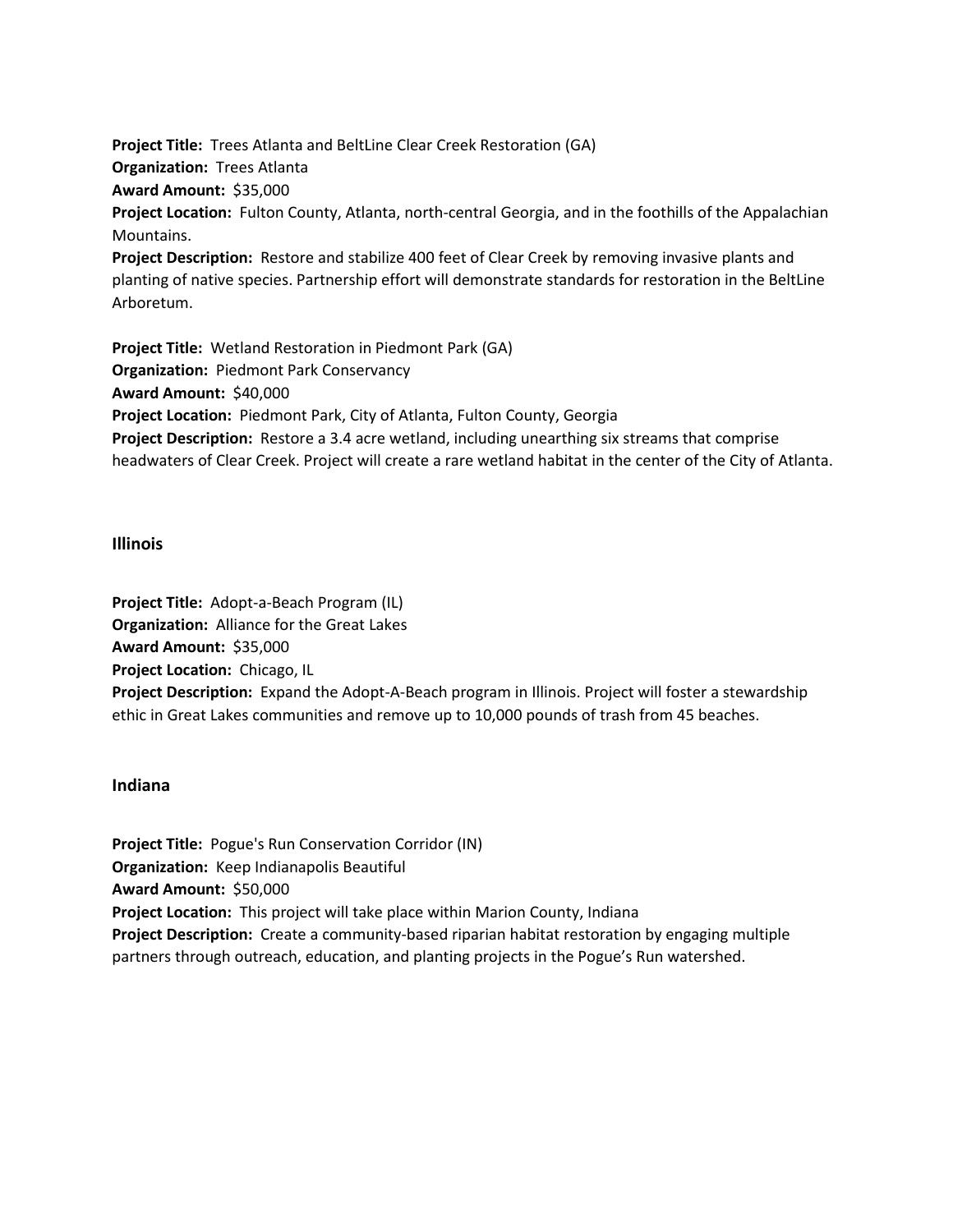## **Louisiana**

**Project Title:** New Orleans Watershed and Service on the Bayou Restoration (LA) **Organization:** Bayou Land Resource Conservation and Development Council **Award Amount:** \$20,070

**Project Location:** Project activities will occur along the Greater New Orleans Area Bayous, storm water drainage canals, and "hot spot" catchment basins.

**Project Description:** Improve the quality of the storm water that drains into New Orleans area bayous, canals, and catchment basins by restoring native vegetation and improving storm water buffering capacity.

# **Massachusetts**

**Project Title:** Boston Education and Restoration (MA)

**Organization:** The Student Conservation Association

**Award Amount:** \$26,000

**Project Location:** Allandale Woods, a 100-acre woodland site and sub-watershed area of the Charles River Watershed located near the Arnold Arboretum in Boston.

**Project Description:** Restore plant and wildlife habitat at Allandale Woods in the Charles River Watershed. Teenagers will be educated on area wildlife and the importance of preserving natural habitat.

#### **Mississippi**

**Project Title:** The Bayou by You (MS)

**Organization:** Mississippi State University

**Award Amount:** \$20,993

**Project Location:** City of Biloxi, Biloxi Housing Authority, and Biloxi Public Schools lands in Biloxi, Harrison County.

**Project Description:** Enhance 7.5 acres of urbanized wetlands in Biloxi. Public school students will volunteer with others for cleanup, native marsh grass planting, and monitoring as part of their science education.

**Project Title:** Cumbest Bluff Restoration (MS) **Organization:** Mississippi Wildlife, Fisheries and Parks Foundation **Award Amount:** \$20,000 **Project Location:** Project is located along the Pascagoula River Drive near Escatawpa, Mississippi. **Project Description:** Implement a comprehensive habitat restoration and reforestation initiative to preserve and protect the Cumbest Bluff wetlands, a 200-acre tract of hardwoods, bogs, and cypress swamp in Jackson County, Mississippi.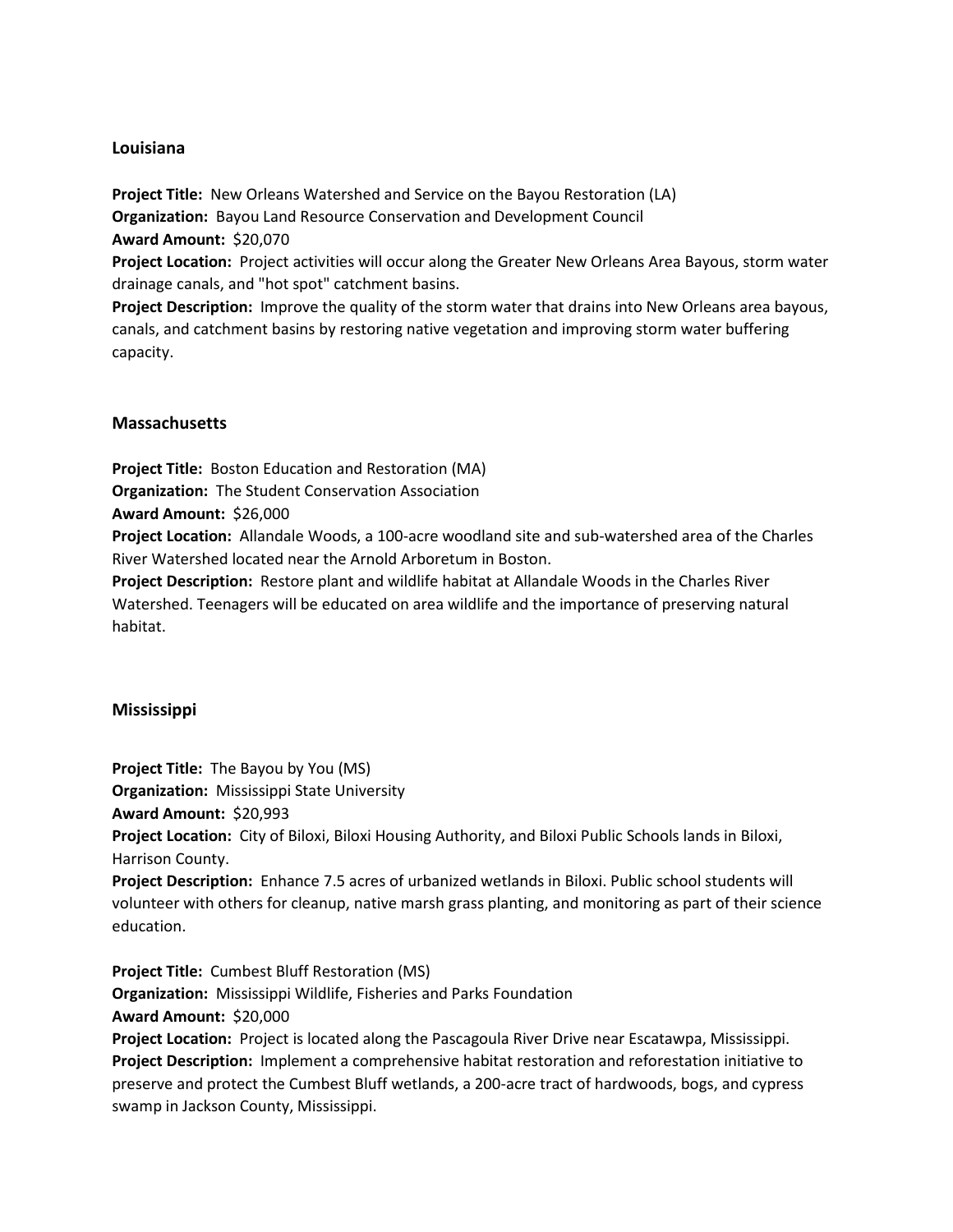#### **Missouri**

**Project Title:** Brush Creek Park - Oxbow Enhancement Project (MO) **Organization:** Green Works in Kansas City **Award Amount:** \$25,000 **Project Location:** The Oxbow is located within Brush Creek watershed (MO). **Project Description:** Restore riparian and floodplain forest habitat at a stream oxbow created by channelization. Install a BMP to collect and remove deleterious water quality substances including sediment and trash.

#### **Montana**

**Project Title:** Elk Creek Stream Restoration (MT) **Organization:** Sun River Watershed Group

**Award Amount:** \$23,700

**Project Location:** Project is located in Lewis and Clark County south of Augusta, Montana along Elk Creek

**Project Description:** The Elk Creek project will restore 2.5 miles of stream and riparian corridor equating to 10% of this 25 mile river to help enhance wildlife and fish habitat along the beautiful Rocky Mountain Front.

#### **New York**

**Project Title:** High Acres Nature Area Wetland Restoration and Invasive Control (NY) **Organization:** Waste Management **Award Amount:** \$20,000 **Project Location:** Project is located in the Town of Perinton and Town of Macedon in western New York. **Project Description:** Control invasive species in wetlands and restore to a 50:50 ratio of open water to native plants for birds and amphibians. Partnerships developed to manage this ecosystem promote a sustainable environment.

#### **North Carolina**

**Project Title:** N.C. Coastal School Rain Gardens for Water Quality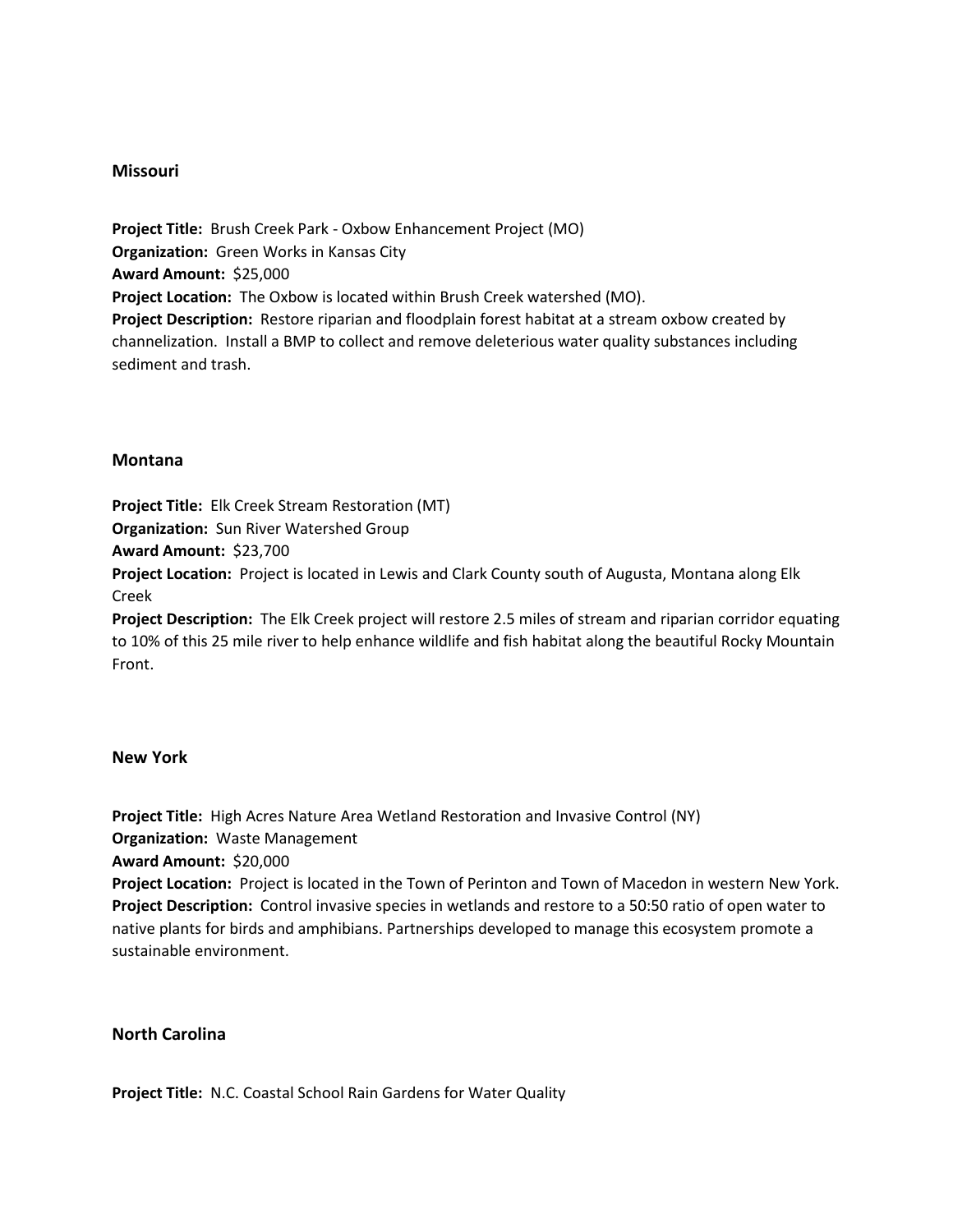**Organization:** North Carolina Coastal Federation **Award Amount:** \$20,000 **Project Location:** Three schools in three coastal counties in North Carolina. **Project Description:** Work with students and teachers at two schools on the coast, Bradley Creek Elementary and First Flight Middle, to construct two rain gardens for water quality protection.

#### **Oregon**

**Project Title:** Corvallis Educational Wetland Stewardship Demonstration (OR) **Organization:** Institute for Applied Ecology **Award Amount:** \$15,540 **Project Location:** This project will occur at two critical urban riparian wetlands: Marys River Natural Area and Jackson-Frazier Wetland, located in Corvallis in Benton County, Oregon. **Project Description:** Local teens will restore two urban wetland and salmon habitat sites bringing stewardship, ethnobotanically significant, and rare and endangered species to critical habitat.

#### **Pennsylvania**

**Project Title:** Forest Restoration in Philadelphia's Fairmount Park (PA)

**Organization:** Temple University

**Award Amount:** \$21,358.89

**Project Location:** Restoration sites located in the West Park area of Fairmount Park in Philadelphia, Pennsylvania.

**Project Description:** Restore three acres of degraded urban forest in Philadelphia and educate youths about carbon offsets. College and urban students will nurture 600 seedlings and join community volunteers to plant them.

**Project Title:** Native Habitat Restoration and Education in an Urban Park (PA)

**Organization:** Wildlands Conservancy

**Award Amount:** \$22,987.85

**Project Location:** This project is located in Northeastern Pennsylvania within the Lehigh River watershed along Trout Creek in the City of Allentown, Lehigh County.

**Project Description:** Restore 1.5 miles of brook trout habitat and 10 acres of upland habitat within a city park. Project will implement restoration techniques in partnership with volunteers and state and local organizations.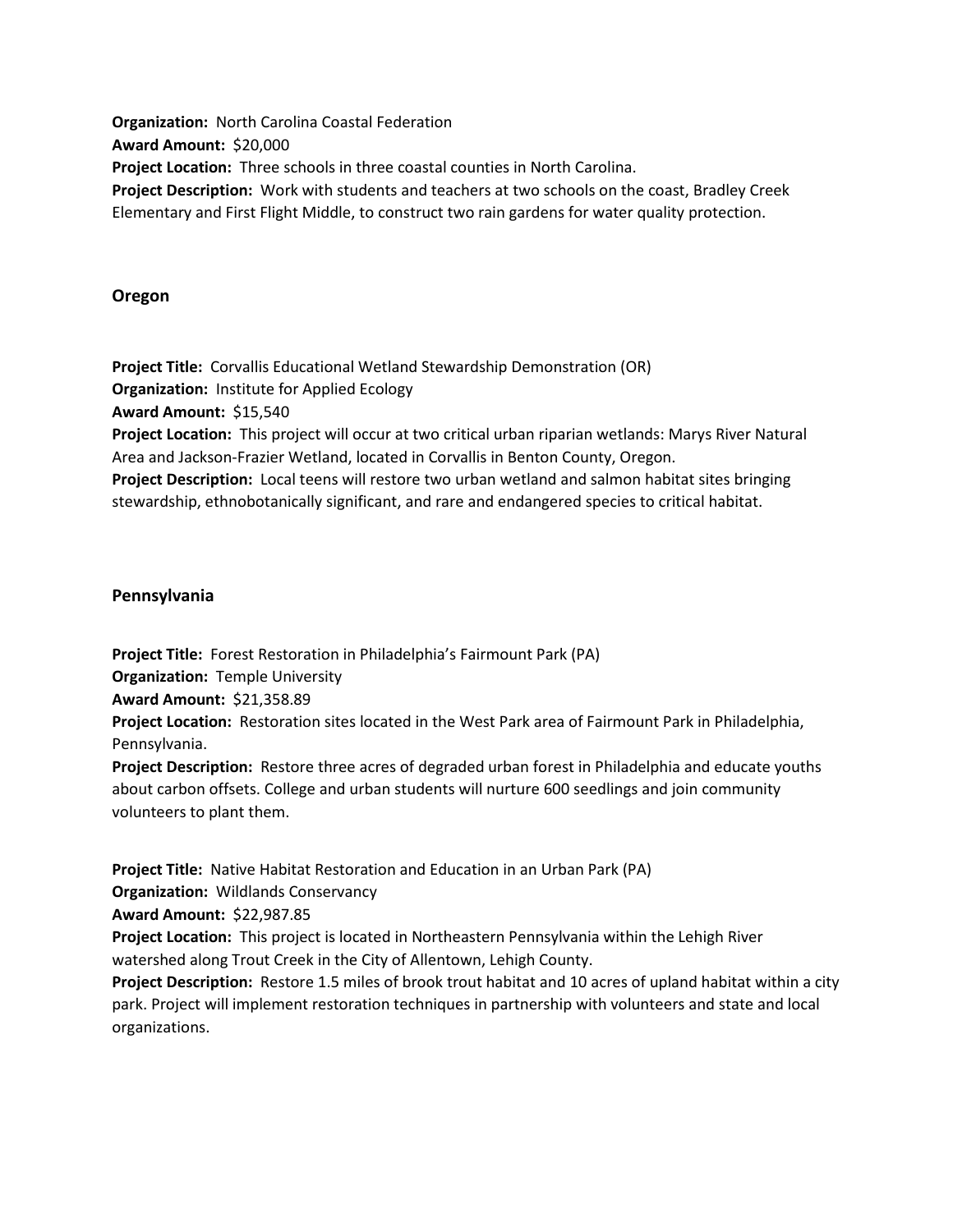**Project Title:** Rain Garden Alliance-Pine Creek Implementation (PA) **Organization:** Audubon Society of Western Pennsylvania **Award Amount:** \$25,000 **Project Location:** Pine Creek Watershed is located in Allegheny County/Southwest Region and drains into the Allegheny River just north of Pittsburgh. **Project Description:** Reduce storm water runoff and combined sewage overflow through the installation of rain gardens. Project will determine the best approach for wider implementation.

**Project Title:** TreeVitalize Pittsburgh (PA) **Organization:** Western Pennsylvania Conservancy **Award Amount:** \$25,000 **Project Location:** Within the Pittsburgh metropolitan area. **Project Description:** Plant 3,200 trees in communities throughout Pittsburgh in 2010.

#### **Tennessee**

**Project Title:** Memphis Reforestation and Mississippi River Restoration (TN)

**Organization:** Living Lands and Waters

**Award Amount:** \$25,000

**Project Location:** These projects will occur on: Mud Island & Shelby Farms (Tree Planting); 18 miles of Mississippi River shoreline (River Cleanup); and at FedEx Headquarters and Tech Center (Tree Giveaways).

**Project Description:** Conduct a series of three community-based reforestation, restoration, and education projects in the Memphis metropolitan area.

**Project Title:** Rotary Park Wall Branch Creek Restoration (TN) **Organization:** Cumberland River Compact **Award Amount:** \$20,822.70 **Project Location:** Rotary Park and Wall Branch Creek

**Project Description:** Restore the Rotary Park Wall Branch Creek through tree plantings, a wildflower meadow, a pervious concrete trail, stabilizing the stream bank, and removing noxious plants.

**Project Title:** Wolf River Greenway Restoration (TN) **Organization:** Wolf River Conservancy **Award Amount:** \$21,930 **Project Location:** Memphis and Shelby County, Tennessee.

**Project Description:** Engage five city schools and other partners in restoring two key properties within the urban portion of the Memphis Wolf River Greenway.